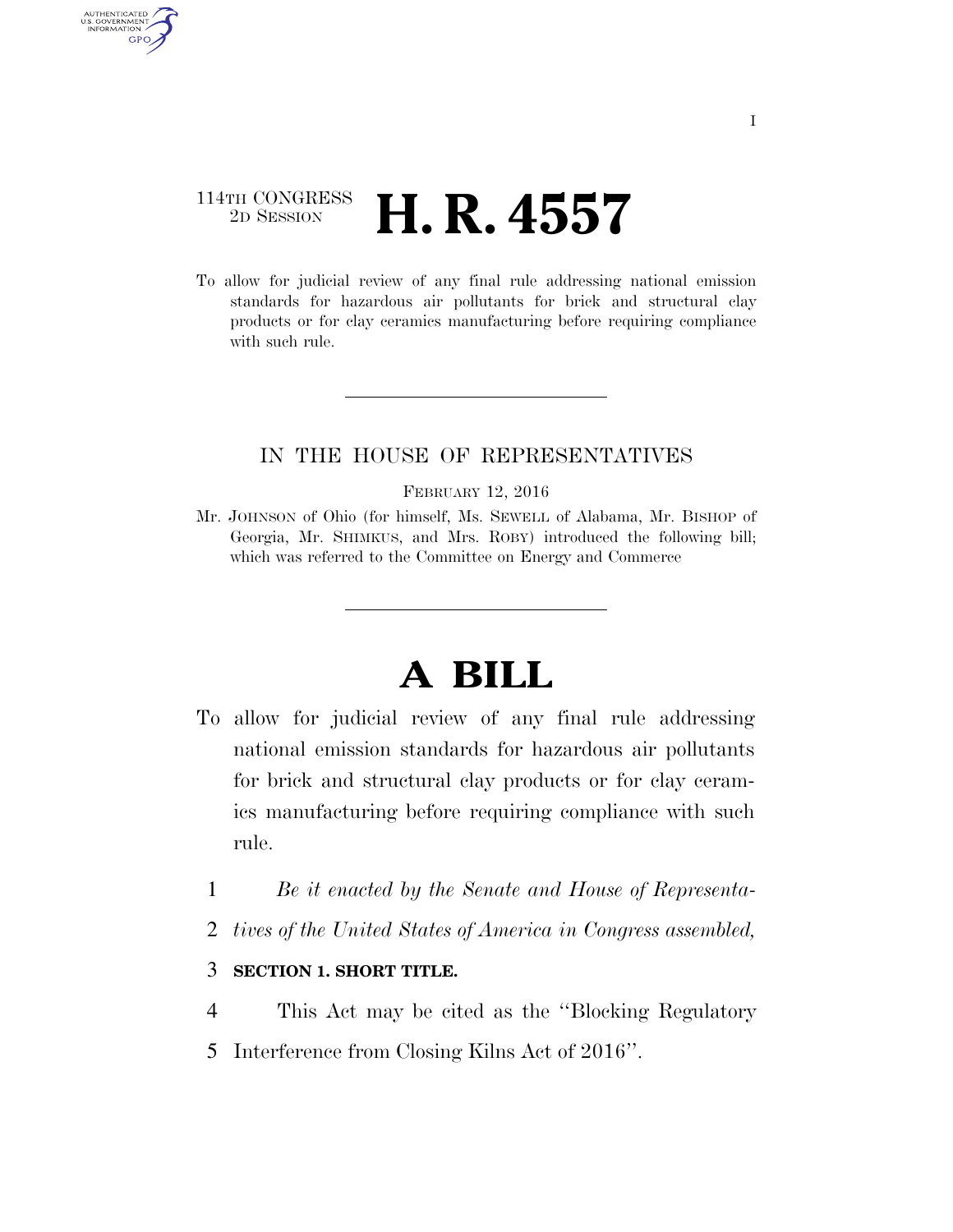**SEC. 2. EXTENDING COMPLIANCE DATES (PENDING JUDI- CIAL REVIEW) OF RULES ADDRESSING NA- TIONAL EMISSION STANDARDS FOR HAZ- ARDOUS AIR POLLUTANTS FOR BRICK AND STRUCTURAL CLAY PRODUCTS MANUFAC- TURING OR CLAY CERAMICS MANUFAC- TURING.**  8 (a) EXTENSION OF COMPLIANCE DATES.— (1) EXTENSION.—Each compliance date of any final rule described in subsection (b) is deemed to be extended by the time period equal to the time period described in subsection (c). (2) DEFINITION.—In this subsection, the term ''compliance date'' means, with respect to any re- quirement of a final rule described in subsection (b), 16 the date by which any State, local, or tribal govern- ment or other person is first required to comply. (b) FINAL RULES DESCRIBED.—A final rule de- scribed in this subsection is any final rule to address na- tional emission standards for hazardous air pollutants (NESHAP) for brick and structural clay products manu- facturing or clay ceramics manufacturing under section 112 of the Clean Air Act (42 U.S.C. 7412), including— (1) the final rule entitled ''NESHAP for Brick and Structural Clay Products Manufacturing; and